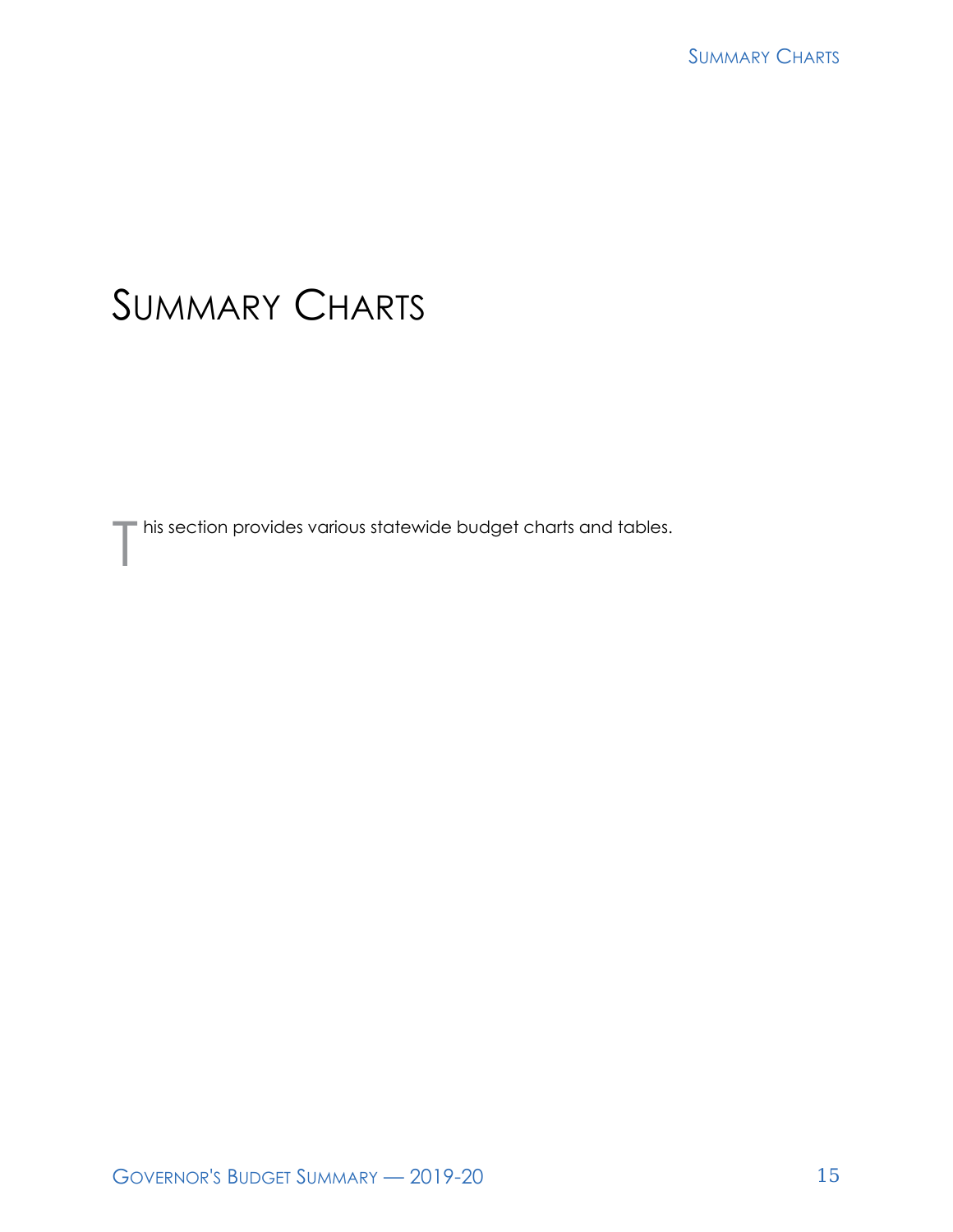## **2019-20 Governor's Budget General Fund Budget Summary**

(Dollars in Millions)

|                                                    | 2018-19   | 2019-20   |
|----------------------------------------------------|-----------|-----------|
| <b>Prior Year Balance</b>                          | \$12,377  | \$5,240   |
| Revenues and Transfers                             | \$136,945 | \$142,618 |
| <b>Total Resources Available</b>                   | \$149,322 | \$147,858 |
| Non-Proposition 98 Expenditures                    | \$90,054  | \$88,896  |
| Proposition 98 Expenditures                        | \$54,028  | \$55,295  |
| <b>Total Expenditures</b>                          | \$144,082 | \$144,191 |
| <b>Fund Balance</b>                                | \$5,240   | \$3,667   |
| Reserve for Liquidation of Encumbrances            | \$1,385   | \$1,385   |
| Special Fund for Economic Uncertainties            | \$3.855   | \$2,283   |
| <b>Safety Net Reserve</b>                          | \$900     | \$900     |
| <b>Budget Stabilization Account/Rainy Day Fund</b> | \$13,535  | \$15,302  |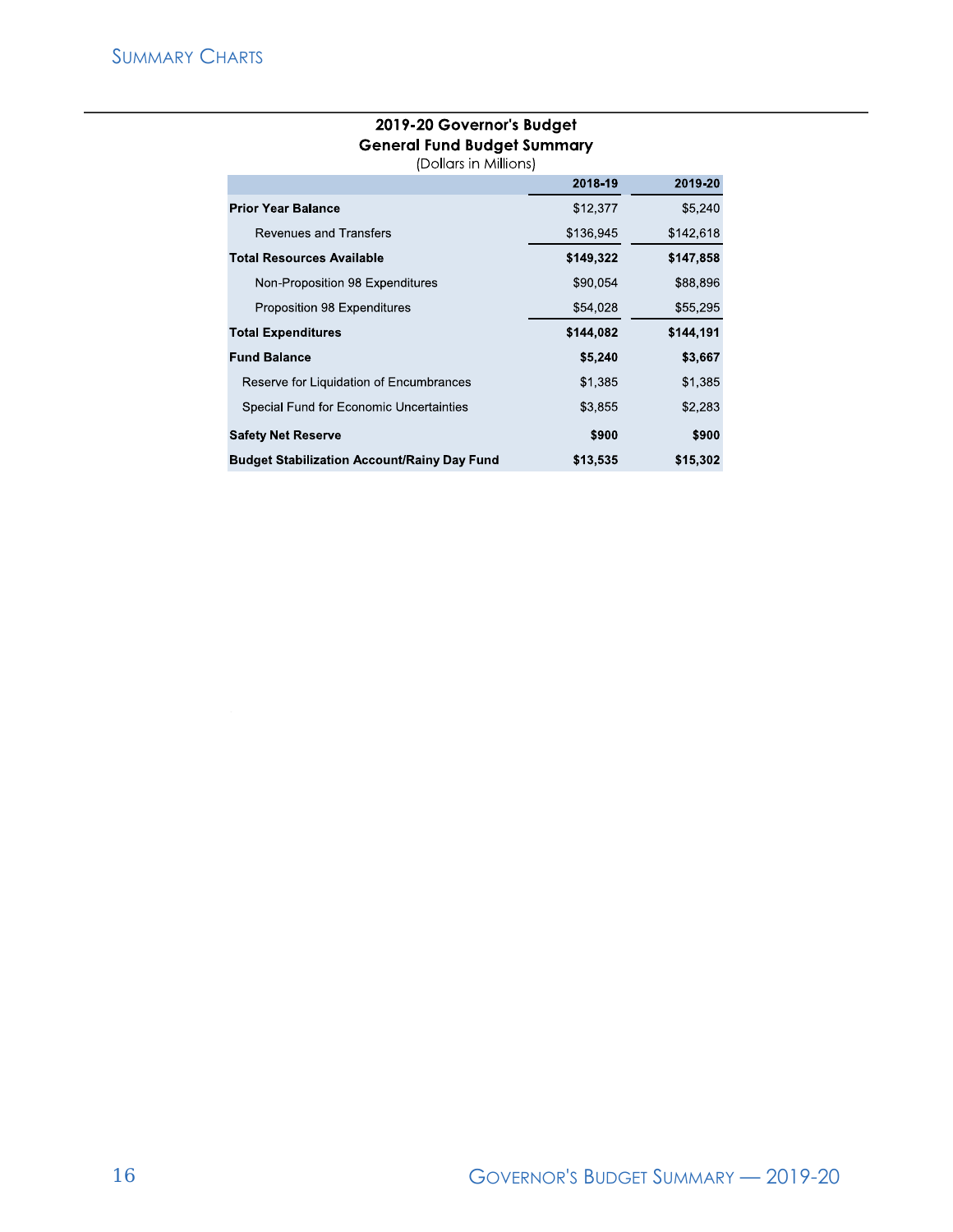|                                            | (DOIIGIS IN MIIIIONS) |           |                         |                          |
|--------------------------------------------|-----------------------|-----------|-------------------------|--------------------------|
|                                            |                       |           | Change from 2018-19     |                          |
|                                            | 2018-19               | 2019-20   | <b>Dollar</b><br>Change | <b>Percent</b><br>Change |
| Legislative, Judicial, Executive           | \$4,643               | \$4,559   | \$84                    | $-1.8%$                  |
| Business, Consumer Services & Housing      | 449                   | 1,693     | 1,244                   | 277.1%                   |
| Transportation                             | 214                   | 296       | 82                      | 38.3%                    |
| <b>Natural Resources</b>                   | 3,909                 | 3,509     | -400                    | $-10.2%$                 |
| <b>Environmental Protection</b>            | 358                   | 123       | $-235$                  | $-65.6%$                 |
| <b>Health and Human Services</b>           | 37,098                | 40,302    | 3,204                   | 8.6%                     |
| Corrections and Rehabilitation             | 12,495                | 12,482    | $-13$                   | $-0.1%$                  |
| K-12 Education                             | 57,861                | 58,746    | 885                     | 1.5%                     |
| <b>Higher Education</b>                    | 16,348                | 17,180    | 832                     | 5.1%                     |
| Labor and Workforce Development            | 159                   | 125       | $-34$                   | $-21.4%$                 |
| Government Operations                      | 4,876                 | 1,253     | $-3,623$                | -74.3%                   |
| General Government:                        |                       |           |                         |                          |
| Non-Agency Departments                     | 1,145                 | 821       | $-324$                  | -28.3%                   |
| <b>Tax Relief/Local Government</b>         | 472                   | 461       | $-11$                   | $-2.3%$                  |
| <b>Statewide Expenditures</b>              | 4,055                 | 2,641     | $-1,414$                | $-34.9%$                 |
| Total                                      | \$144,082             | \$144,191 | \$109                   | 0.1%                     |
| Note: Numbers may not add due to rounding. |                       |           |                         |                          |

#### **General Fund Expenditures by Agency**  (Dollars in Millions)

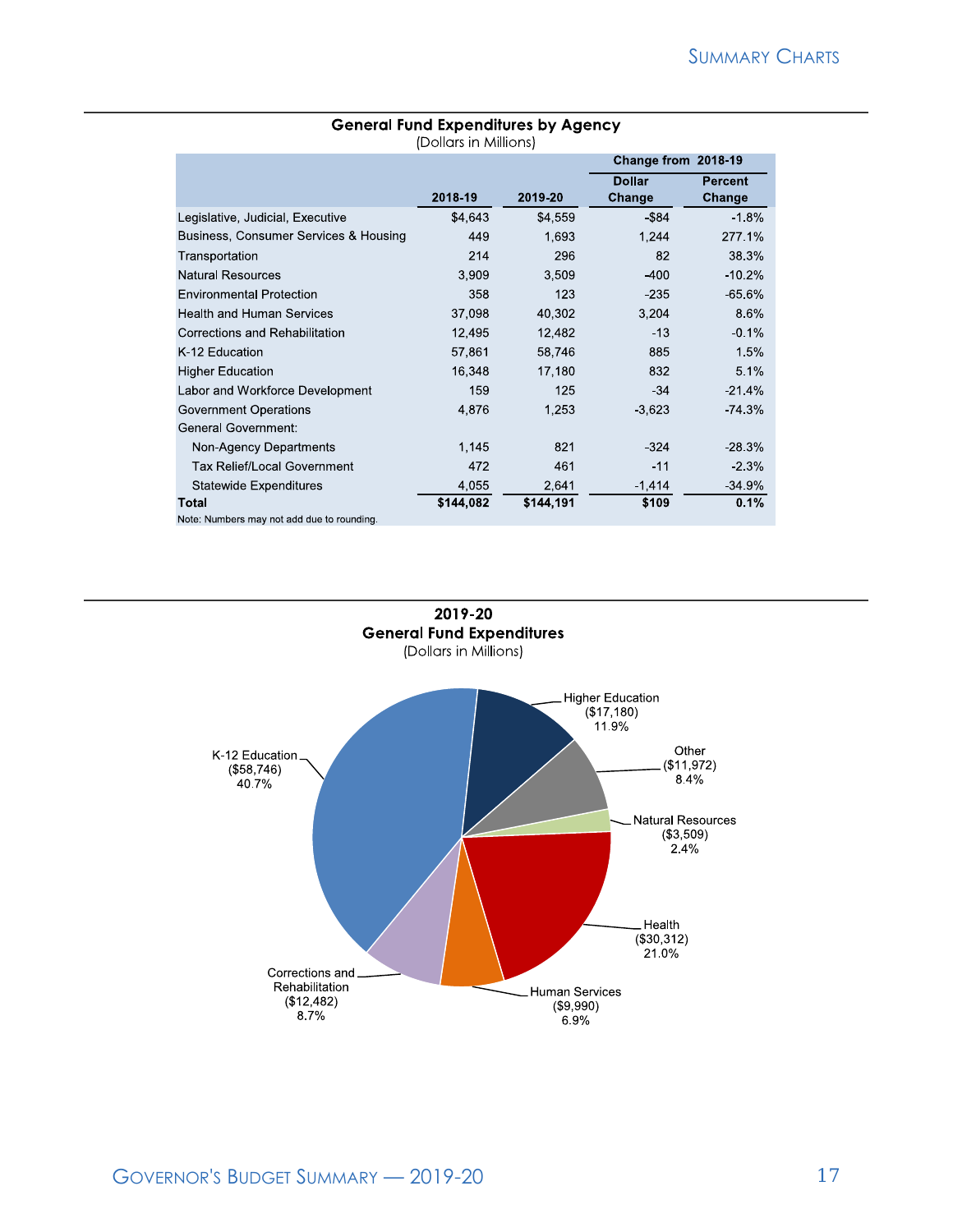|                                                                |           |           | Change from 2018-19 |                |
|----------------------------------------------------------------|-----------|-----------|---------------------|----------------|
|                                                                |           |           | <b>Dollar</b>       | <b>Percent</b> |
|                                                                | 2018-19   | 2019-20   | Change              | Change         |
| Personal Income Tax                                            | \$97,720  | \$100,547 | \$2,827             | 2.9%           |
| Sales and Use Tax                                              | 26,244    | 27,424    | 1,180               | 4.5%           |
| <b>Corporation Tax</b>                                         | 12.330    | 13,125    | 795                 | 6.4%           |
| <b>Insurance Tax</b>                                           | 2,606     | 2,830     | 224                 | 8.6%           |
| Alcoholic Beverage Taxes and Fees                              | 382       | 389       | 7                   | 1.8%           |
| Cigarette Tax                                                  | 65        | 63        | $-2$                | $-3.1%$        |
| Motor Vehicle Fees                                             | 31        | 33        | 2                   | 6.5%           |
| Other                                                          | 304       | $-26$     | $-330$              | $-108.6\%$     |
| <b>Subtotal</b>                                                | \$139,682 | \$144,385 | \$4,703             | 3.4%           |
| Transfer to the Budget Stabilization<br>Account/Rainy Day Fund | $-2,737$  | $-1.767$  | 970                 | $-35.4%$       |
| <b>Total</b>                                                   | \$136,945 | \$142,618 | \$5,673             | 4.1%           |
| Note. Numbers may not add due to rounding.                     |           |           |                     |                |

#### **General Fund Revenue Sources**  (Dollars in Millions)



18 GOVERNOR'S BUDGET SUMMARY — 2019-20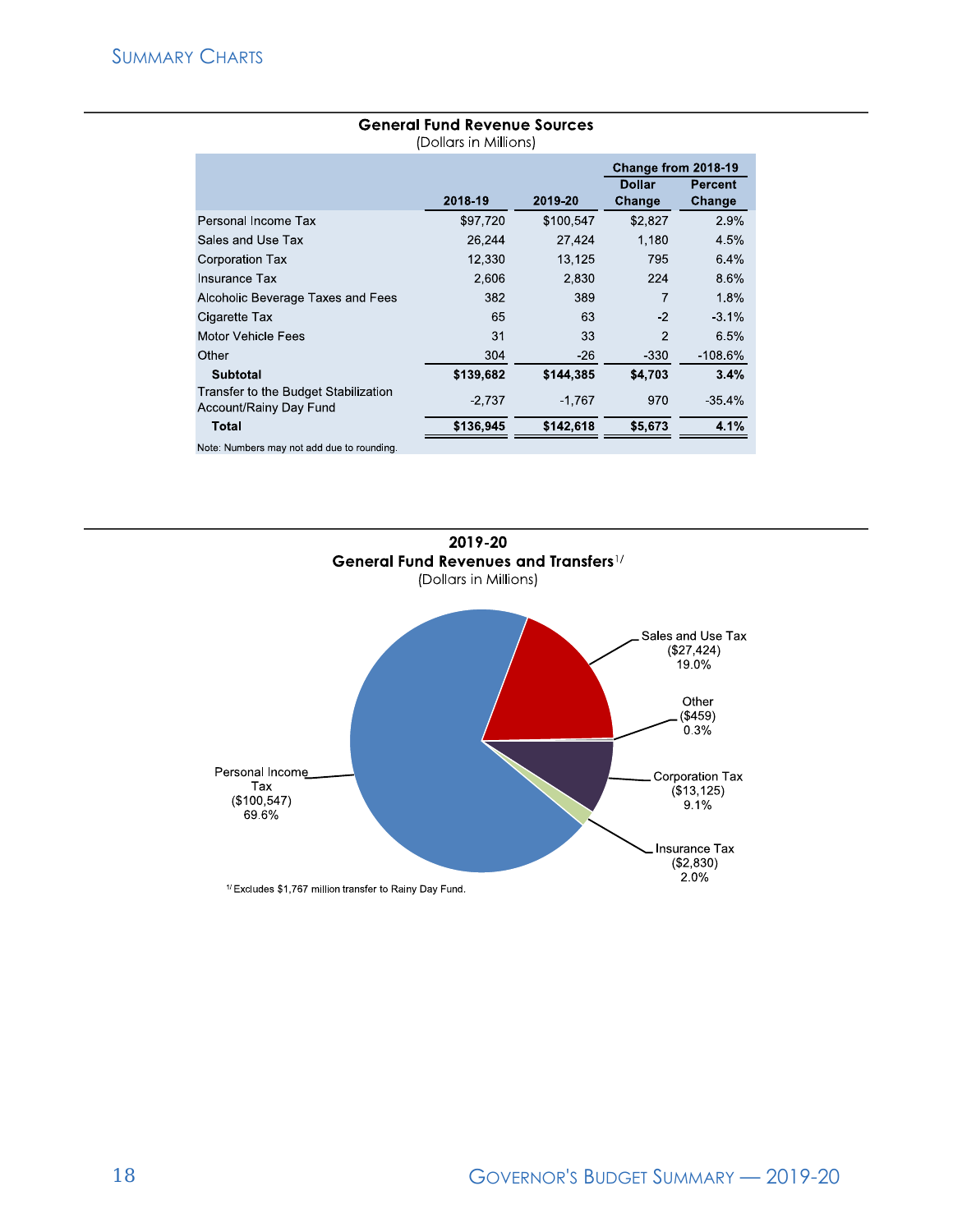| (Dollars in Millions)                     |                        |                                |                             |               |
|-------------------------------------------|------------------------|--------------------------------|-----------------------------|---------------|
|                                           | General<br><b>Fund</b> | <b>Special</b><br><b>Funds</b> | <b>Bond</b><br><b>Funds</b> | <b>Totals</b> |
| Legislative, Judicial, Executive          | \$4,559                | \$3,666                        | \$324                       | \$8,549       |
| Business, Consumer Services & Housing     | 1,693                  | 970                            | 1,025                       | 3,688         |
| Transportation                            | 296                    | 14,231                         | 339                         | 14,866        |
| <b>Natural Resources</b>                  | 3,509                  | 1,687                          | 1,004                       | 6,200         |
| <b>Environmental Protection</b>           | 123                    | 3.697                          | 405                         | 4,225         |
| <b>Health and Human Services</b>          | 40,302                 | 24,526                         |                             | 64,828        |
| Corrections and Rehabilitation            | 12,482                 | 3,036                          |                             | 15,518        |
| K-12 Education                            | 58,746                 | 176                            | 1,606                       | 60,528        |
| <b>Higher Education</b>                   | 17,180                 | 144                            | 628                         | 17,952        |
| Labor and Workforce Development           | 125                    | 795                            |                             | 920           |
| Government Operations                     | 1,253                  | 340                            | 9                           | 1,602         |
| <b>General Government:</b>                |                        |                                |                             |               |
| Non-Agency Departments                    | 821                    | 1,771                          | 10                          | 2,602         |
| Tax Relief/Local Government               | 461                    | 2,866                          |                             | 3,327         |
| <b>Statewide Expenditures</b>             | 2,641                  | 1,617                          | 5                           | 4,263         |
| Total                                     | \$144,191              | \$59,522                       | \$5,355                     | \$209,068     |
| Note: Numbers may not add due to rounding |                        |                                |                             |               |

### **2019-20 Total State Expenditures by Agency**